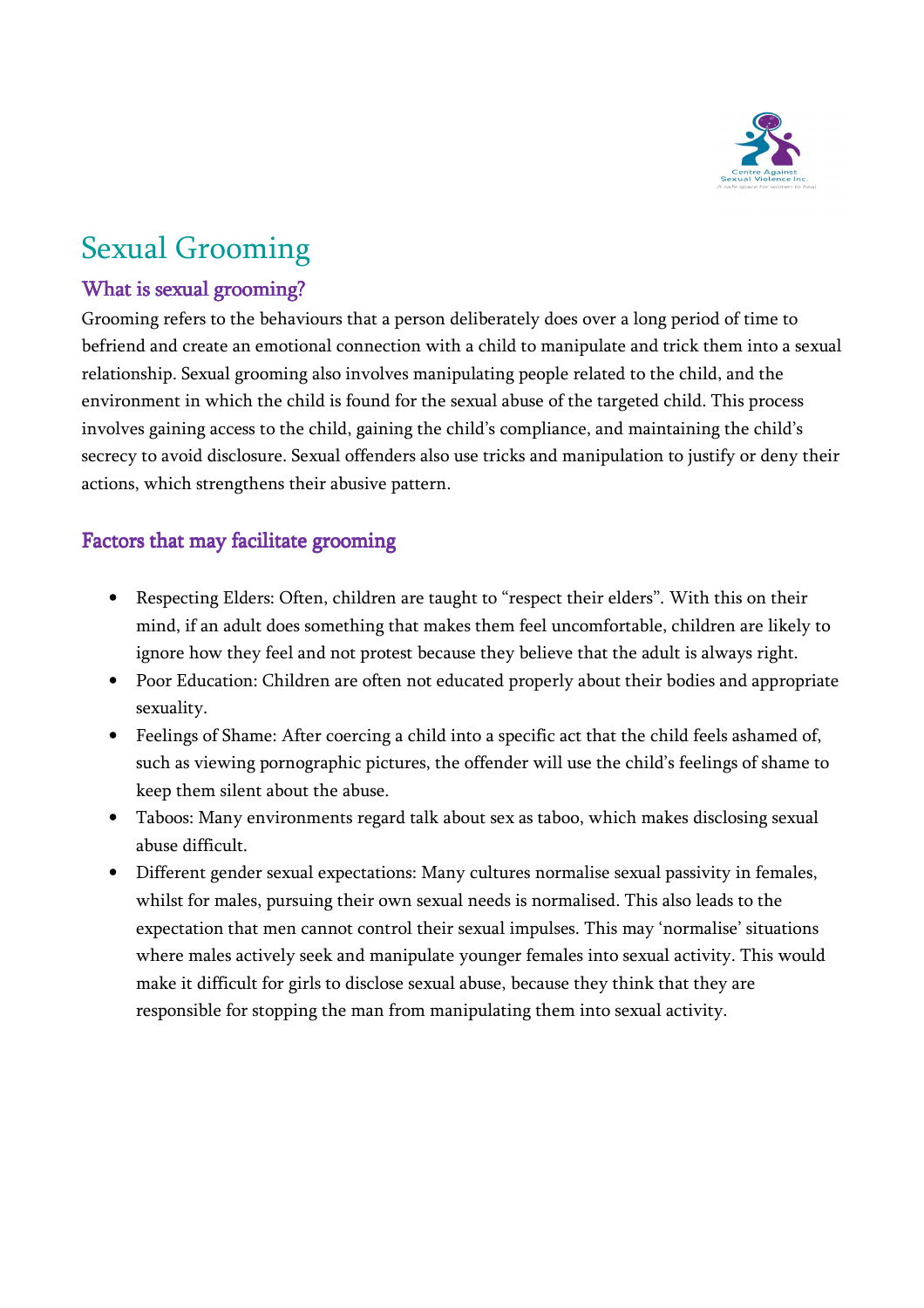

#### Where does sexual grooming happen?

Sexual grooming can happen in different places, and online. Offenders would seek out places where children are present in order to gain access to the children and target a child. Sexual offenders for example may work at camps or at schools, where they can approach children. Another way that offenders approach children is through social networks (e.g., Facebook, Instagram, Twitter), online gaming, and chat rooms. The offender often assumes a fake identity, such as pretending to be the child's age. The offender would then study the child's likes and dislikes through the child's posts and use this information to establish a connection and trust with the child.

#### What are the stages of the grooming process?

| Stage 1<br>Targeting the child                                                                                   | This is when the offender targets a child. The offender may target a child<br>that they are in close proximity to, such as the neighbour's child.<br>Otherwise, the offender may actively seek places where children would<br>naturally be present, such as at camps or on social media such as Facebook.                                                                                                                                                                                                                                                                                                                                                                                                                                                                                                                                       |
|------------------------------------------------------------------------------------------------------------------|-------------------------------------------------------------------------------------------------------------------------------------------------------------------------------------------------------------------------------------------------------------------------------------------------------------------------------------------------------------------------------------------------------------------------------------------------------------------------------------------------------------------------------------------------------------------------------------------------------------------------------------------------------------------------------------------------------------------------------------------------------------------------------------------------------------------------------------------------|
| Stage 2<br>Gaining Access to<br>the child                                                                        | The goal is to isolate the child physically and emotionally from their<br>families, protective adults, and friends. For example, they may offer to help<br>out around the house to get closer to the child while gaining the trust of the<br>parents or guardians. Here, the offender will also be grooming the child's<br>family or group that the child is associated with (e.g., the gym the child<br>attends). This process is made easier on-line as the child is already isolated<br>from family while they are engaged with a phone app or in social media.                                                                                                                                                                                                                                                                              |
| Stage 3<br>Developing trust<br>with the child $-$<br>regarded as the<br>central role of the<br>grooming process. | This is when the offender tricks the child into trusting them. The<br>$\bullet$<br>offender appears helpful and friendly in order to develop relationships<br>with the child and their family so that neither the family nor the child<br>know their intention of sexual abuse. The offender accomplishes this by<br>for example, showering the child with gifts and attention. The offender<br>may also use secrecy by using the child as a "confidante" and sharing<br>statements such as "Mum wouldn't understand how special we are<br>together". The offender may also buy the child gifts, food, electronic<br>devices (e.g., I Phone). With teenagers, the offender would make the<br>teenager feel like she is in a romantic relationship with him. This serves<br>the purpose of alienating the child from the non-offending parent so |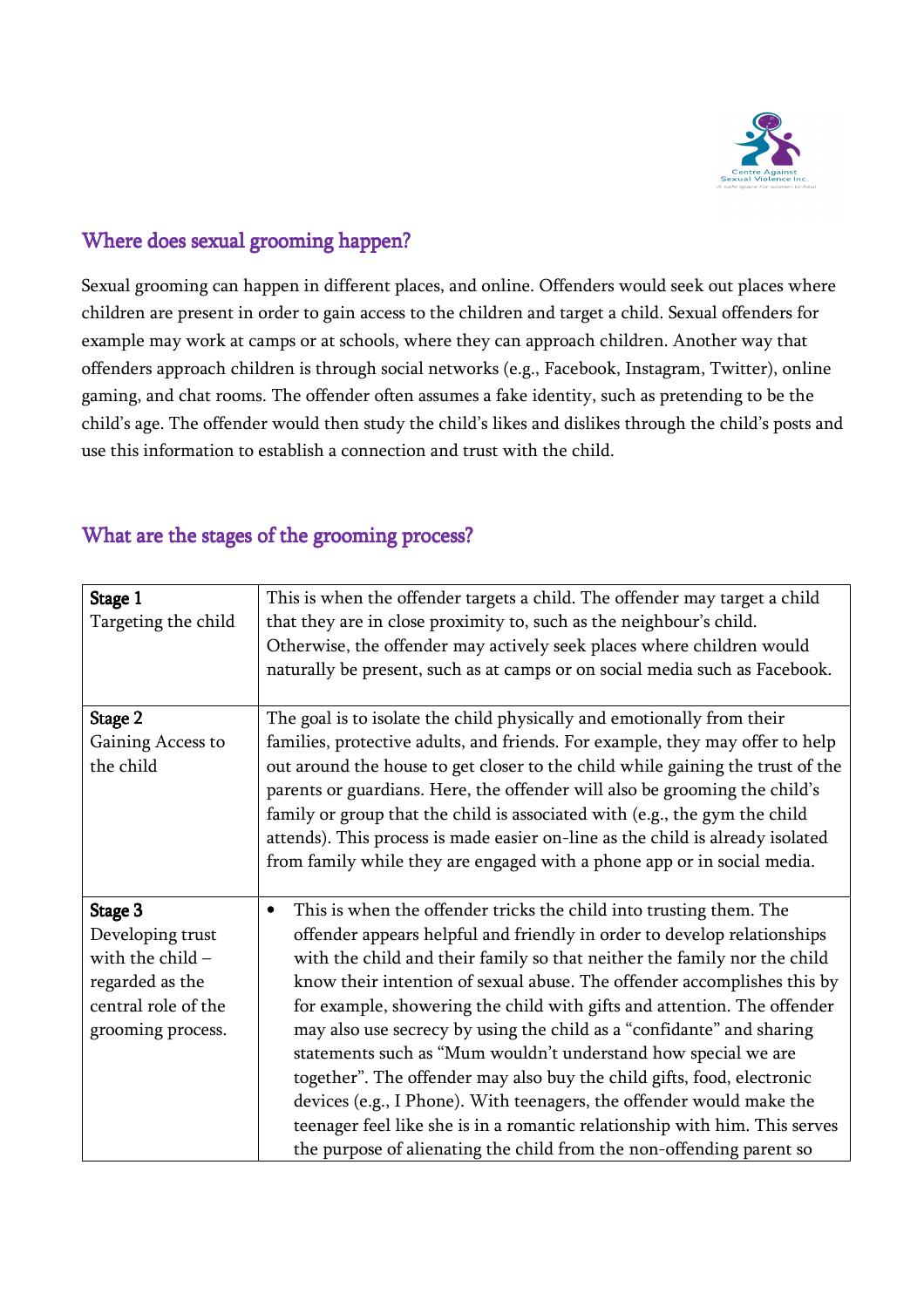

|                                                                  | that the child no longer feels close to their family and which further<br>strengthens this 'special connection'. Once the child's emotional needs<br>of (false) connection and safety are met by the offender, the child may<br>start to idealise the perpetrator thinking the perpetrator cannot harm<br>them. The offender changes grooming strategies based on the age and<br>the needs of the child.<br>On-line, the offender gathers as much information about the child (e.g.,<br>where they live) by looking through their social media profile or asking<br>them direct. They also visit the same websites the child visits to learn<br>about the child's interests. This helps the offender begin conversations<br>that interest the child, and thus build an online relationship with the<br>child. Through direct communication with the child, the offender will<br>also try to identify the child's needs so that the offender can begin to fill<br>those need and create an emotional bond with the child. |
|------------------------------------------------------------------|--------------------------------------------------------------------------------------------------------------------------------------------------------------------------------------------------------------------------------------------------------------------------------------------------------------------------------------------------------------------------------------------------------------------------------------------------------------------------------------------------------------------------------------------------------------------------------------------------------------------------------------------------------------------------------------------------------------------------------------------------------------------------------------------------------------------------------------------------------------------------------------------------------------------------------------------------------------------------------------------------------------------------|
| Stage 4<br>Desensitizing the<br>child to touch /<br>sexual abuse | The offender increases physical contact to prepare the child for the sexual<br>abuse.<br>Starts with seemingly accidental touch, seemingly innocent hugs or<br>pats on the back.<br>Throughout the process, the perpetrator measures whether the child<br>has been "groomed" enough, by seeing if the child shows interest in<br>the hugs for example, whether the child will not protest, or whether<br>the child will keep a secret.<br>When the offender notes that the child is emotionally dependent on<br>$\bullet$<br>them and trust them enough, he will progressively sexualise the<br>relationship by touching the child more intimately or introducing<br>them to more sexualised behaviours.<br>On-line, the offender will desensitize the child by showing them<br>photos and videos, and talking to them about inappropriate things<br>online.                                                                                                                                                             |
| Stage 5<br><b>Maintaining Control</b>                            | The offender works at maintaining the abuse by gaining the compliance of<br>the child. This is done by threatening to harm the child or others if the<br>child tells others about the abuse. The offender may also tell the child that<br>no one will believe them, which will increase the child's feelings of<br>isolation, fear, and confusion. The offender will also use their authority as<br>an adult to control the child.                                                                                                                                                                                                                                                                                                                                                                                                                                                                                                                                                                                       |